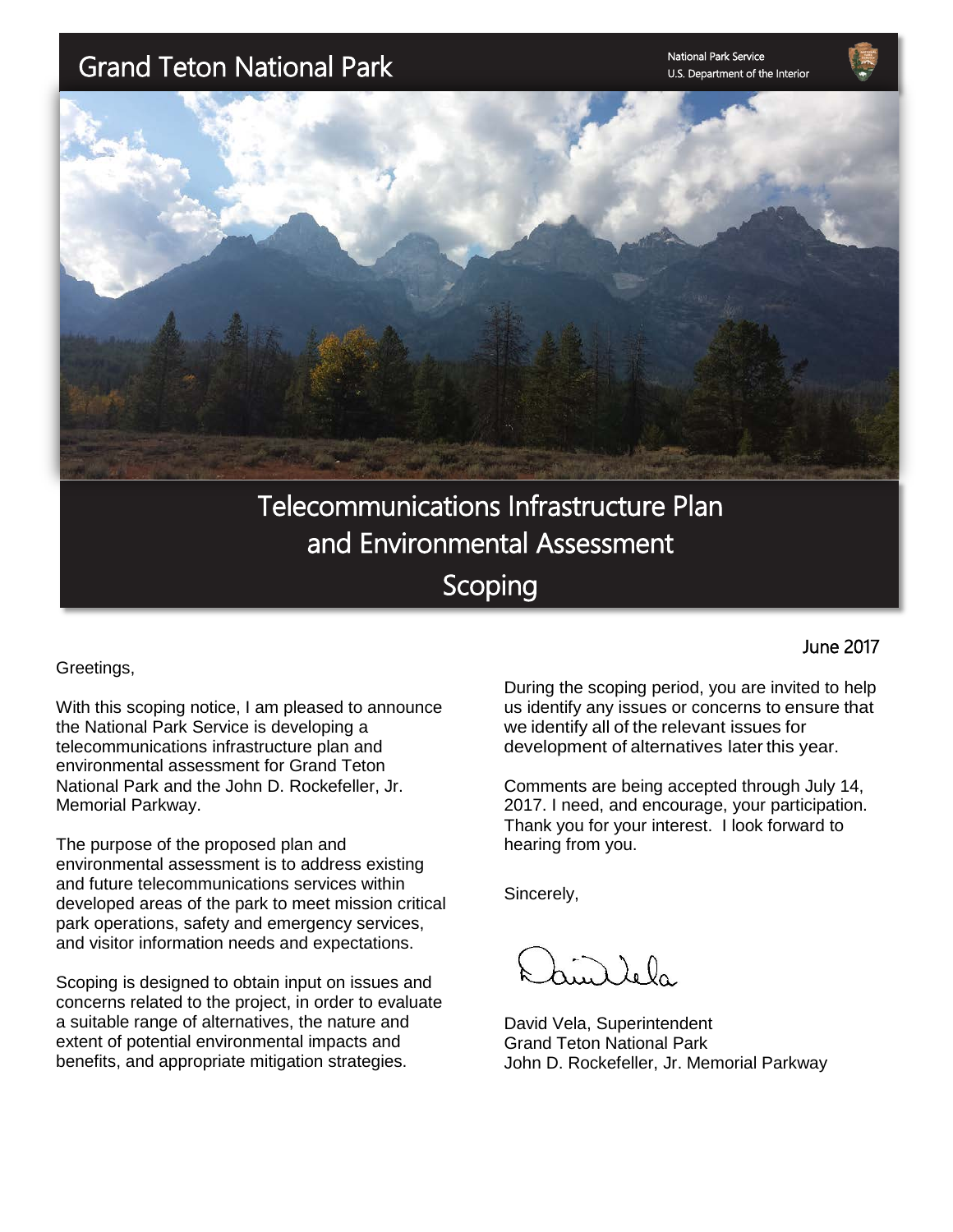#### **Background**

Grand Teton National Park and John D. Rockefeller, Jr. Memorial Parkway, hereinafter referred to together as the park, comprise approximately 334,000 acres in Teton County, northwestern Wyoming. In 2016, more than 4.8 million total visits were made to the park.

The park requires robust and reliable communications to meet the needs of the agency, including park operations and emergency services for this high volume of visitors. However, most of the developed areas of the park currently have limited and/or antiquated fiber optic and wireless telecommunications infrastructure that is unreliable and/or has low networking speeds.

Since 2013, the park has been receiving right-of-way permit applications for installation of fiber optic cable network and wireless telecommunications facilities, some of which involved duplicate services and locations. In October 2013, representatives from Grand Teton and Yellowstone national parks, cell phone and fiber optic providers, and the National Park Service Intermountain Region met to discuss various telecommunications issues. At that time the park supplied utility providers with a summary of existing telecommunications infrastructure within the park, anticipated requirements, and other information to address future park telecommunications needs. The park requested that the providers work together to develop one proposal that would meet the needs of the park, as well as the utility providers' requests. In April of 2015, the park received the right-of-way permit application that initiated this planning process.

By addressing the park's telecommunications requirements and responding to the permit application together, the park believes the result will be a more holistic plan that meets the park's telecommunications needs for the next 20+ years while protecting the park's resources and responding to visitor expectations.

### Need for the Plan

The telecommunications infrastructure plan is needed to upgrade inadequate and outdated telecommunications services required to effectively meet mission critical business operations, including safety and emergency services, resource protection, and visitor services.

The fiber optic lines currently serving most of the developed areas in the park have been installed piecemeal over the last 20 years. Some fiber was direct buried without conduit, leaving sections at a high risk of exposure and subsequent damage. There is also very little documentation concerning line location, leading to inadvertent damage to lines, and subsequent network outages. For example, the summer of 2014, the north district of the park experienced a 45-day network outage after fiber optic line was damaged during maintenance activities. This disruption adversely affected park as well as concessioner operations. The condition of the park's telecommunications infrastructure also results in unreliable cell phone coverage within developed areas of the park, affecting National Park Service employees and concessioners and park visitors.

This project would address needs, such as:

- Improving emergency services provided by the National Park Service and its federal/county partners, including fire, law enforcement, health and safety, and emergency medical response (including 911 emergency system coverage).
- Expanding capacity, reliability, and reach of telecommunications in developed areas to support park operations, including park administration, visitor protection and services, research and education, concessioner operations, and facility maintenance.
- Providing cellular high speed wireless voice and data coverage at strategic developments across the park to further enable the National Park Service mission by providing information to visitors via park-developed educational websites, interactive mobile applications, and other on-line tools that inform and connect park visitors to the park and its resources and that respond to visitor expectations.
- Enhancing resource monitoring and researchrelated communications equipment (i.e., wildlife, seismic, air quality, noise, weather, streamflow, and photographic/video) that exist to transmit data to park staff, universities, government agencies, and the public.
- Securing broadband internet and cellular service within the park units and partner/concessioner facilities and housing areas, vital for recruiting and retaining the next generation of employees.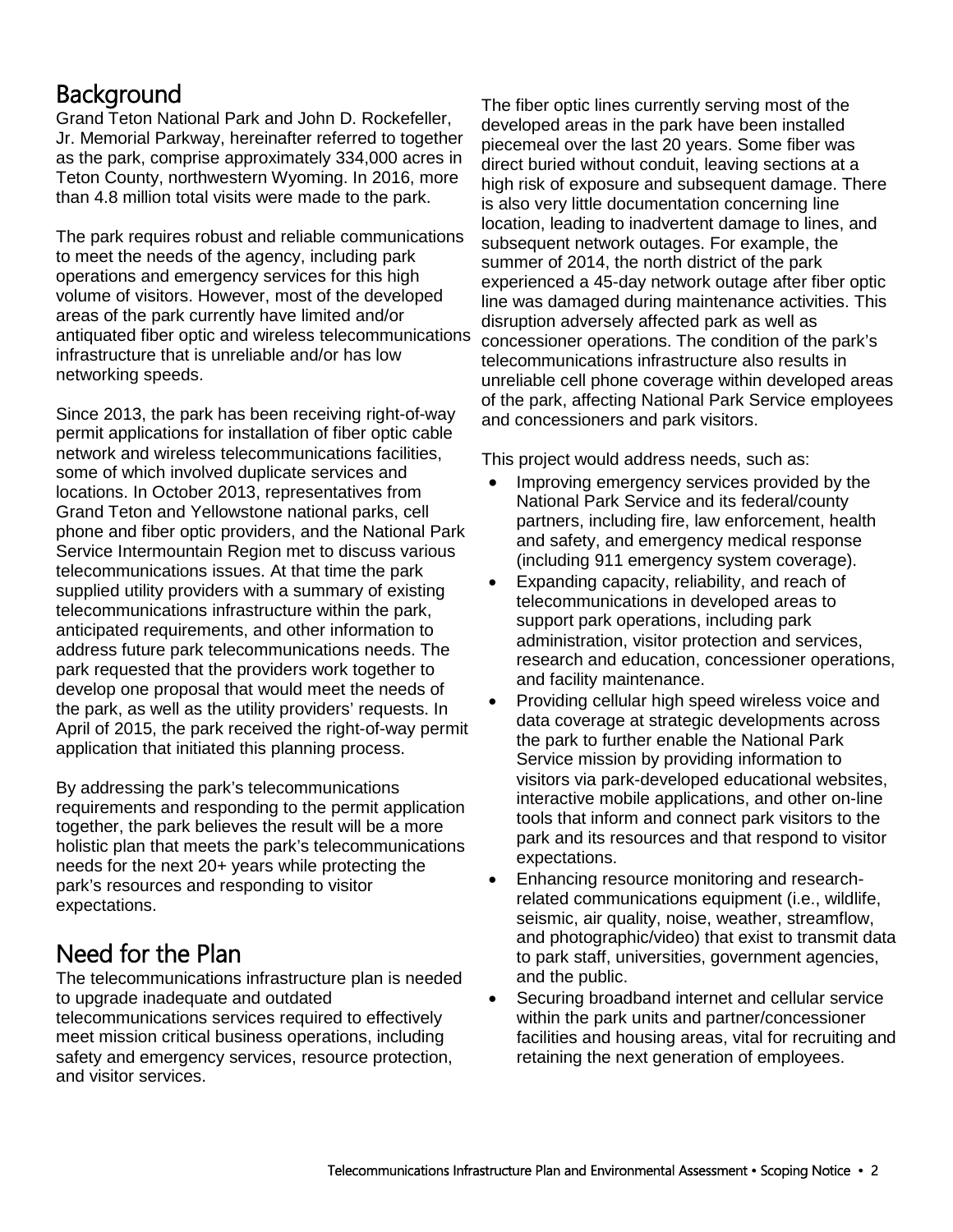#### Proposal

The plan will consider potential design and locations of proposals received to date, appropriateness of facilities, and any telecommunication infrastructure needs the park anticipates within the next 20+ years.

The proposal includes installation of a fiber optic cable network and wireless telecommunications facilities at strategic developed locations within the park and potentially connecting to Yellowstone National Park's south entrance. The focus would be on developed areas in the park that currently support critical operations and/or see a high volume of park visitors. Examples of these areas include Moose, South Jenny Lake, Jackson Lake, Signal Mountain, and Colter Bay.

Fiber optic line would be installed underground adjacent to existing park roads and would have future expansion capacity built in. Additional lateral fiber optic lines would be connected to the main lines to provide upgraded infrastructure to park administrative and concessioner use facilities.

Potential wireless telecommunications facility locations, each containing a tower and equipment buildings, will be considered and analyzed in the environmental assessment. The potential wireless telecommunications facility locations would be based on the following criteria: proximity to key National Park Service operation locations; service demand; proximity to existing power; and proximity to existing developments. Each wireless telecommunications facility would be capable of supporting wireless installations for up to four major broadband wireless telecommunications systems providers, to accommodate all of the major wireless providers without additional infrastructure.

Attention will be directed toward minimizing viewshed impacts and effects on other natural and cultural resources. Photographic simulations of two of the locations being considered are shown below.

The National Park Service will consider a no action alternative and one or more other alternatives that are suggested during the scoping period, as appropriate.



**Photo Simulation of 80' Stealth Flagpole Towers with Interior Antennas and Equipment Shelter at Jackson Lake Lodge (view to the east from the lodge)**



**Photo Simulation of a 80' Unipole Tower with Interior Antennas and Equipment Shelter at Signal Mountain (view to the west)**